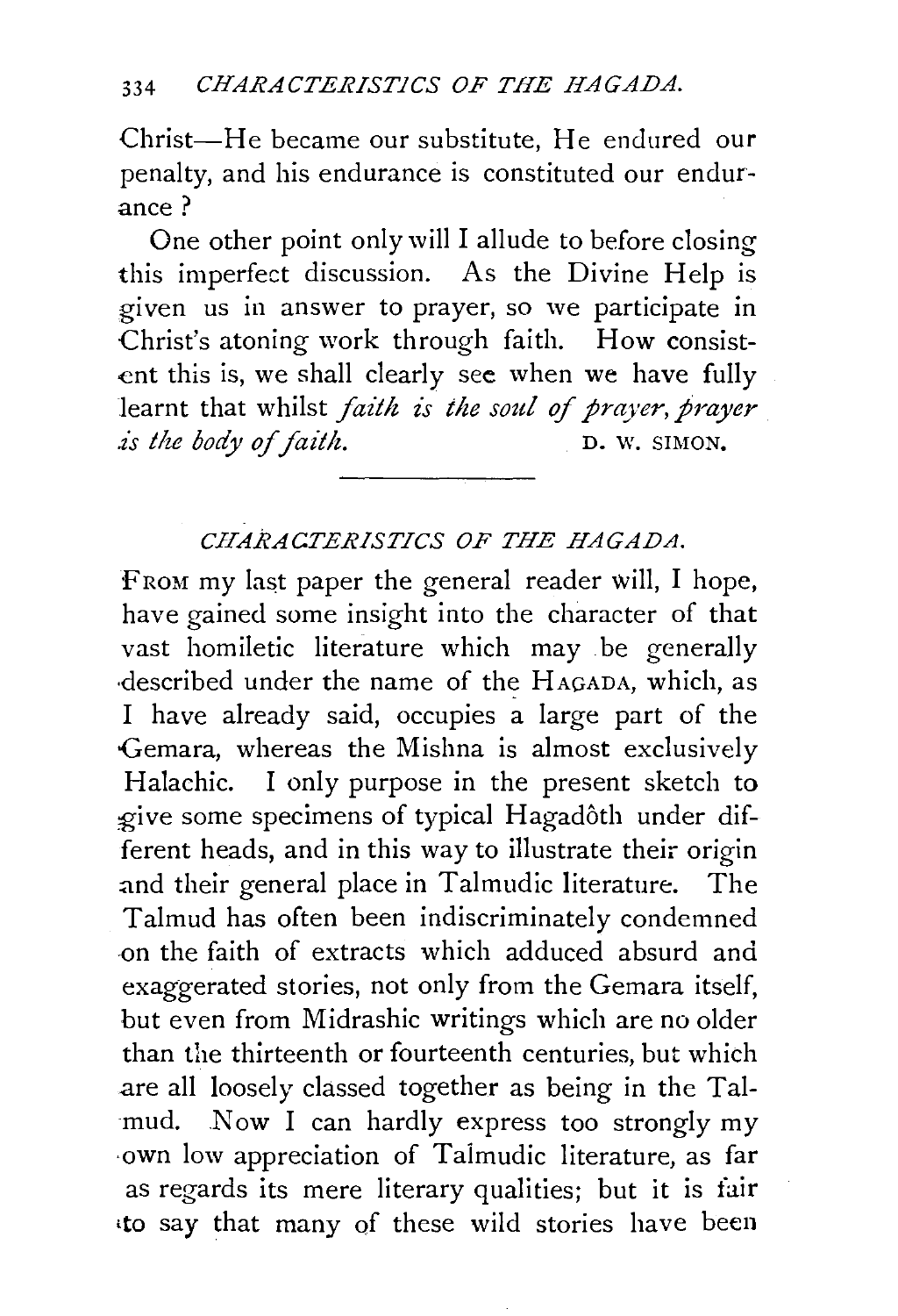judged from a wrong point of view, and I shall have .rendered some small service to those unacquainted with the subject if I put them on their guard against. a mistaken impression, and enable them to form of these narratives a juster estimate.

r. \Ne cannot, for instance, approach the Talmud without finding that it contains a multitude of legends which are marked by the grossest and wildest extravagance. Their existence is perfectly recognized by the Rabbis themselves, and a recent writer<sup>1</sup> has ranged all Hagadôth under the three heads of the Scientific, the Allegoric, and the Hyperbolic.<sup>2</sup> Now some of these latter are hyperbole pure and simple, .ari hyperbole partly due to the dreamy intensity of Oriental imagination, which admits even into Scripture such expressions as " cities walled to heaven;" and partly to a deliberate desire to enforce attention. Similar exaggerations, adopted for the same purpose, may be found freely in the works of mediæval preachers. Thus, when we are told of the city Bethyr, that four hundred thousand Jews perished in its destruction ; that their bodies rendered the soil prolific for seven years ; that it was so vast that in one quarter of it the people were dancing and singing without any suspicion that in another quarter the citizens were being massacred by the enemy ; that it had four hundred synagogues, and each synagogue four hundred schools, and each school four hundred scholars; that the horses were up to the bits in blood, which swept away rocks weighing forty pounds, and coloured the sea red for four miles, though

> <sup>1</sup> Hamburger Realwört. s. v. I. • These latter are called ;הברזה ,הברזה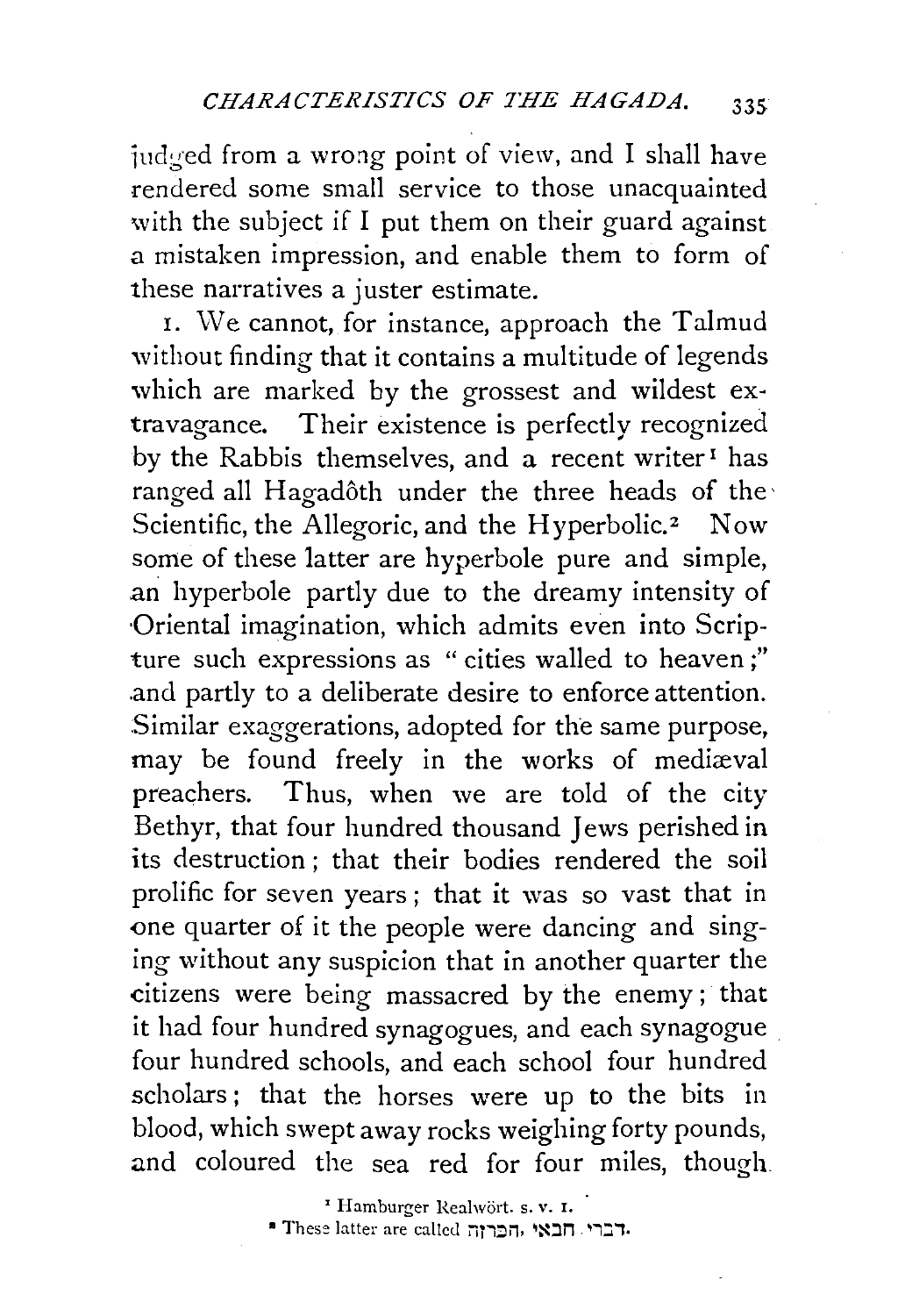Bethyr was forty miles distant from the sea  $:$ <sup>1</sup>-it would be an utter mistake to treat such fancies as though they were seriously intended. They were merely the invention of exiles striving to alleviate the long nights of misery and captivity with the tales and legends of that past glory on which in their degradation they were incessantly brooding. They simply arose from the same revelry of fancy in speaking about its favourite subjects of contemplation as that which led to the many amazing myths which have clustered round the careers of Abraham and Moses. Thus we are told that Abraham was a giant of giants; that he reached to the height of seventy-four ordinary men; that he built for his seventeen sons by Keturah an iron city, of which the walls were so high that the sun could never penetrate within them ; and that, in order to remedy this inconvenience, he gave them a basin of precious. stones so lustrous that they superseded all necessity for daylight. These must simply be regarded as the nursery tales of a patriotism which found in them some consolation for the reality of its hopelessness.<sup>2</sup>

This class of Hagadôth is the most worthless of all. 3 They may often owe their origin to the strange

' Midrash on Echa. ii. 2; Jer. Taanith. 68 d.; Derenbourg, "Palestine," p. 434; Graetz. iv.  $\angle 62$ . 2  $\angle 2$  Sopherim, ch. 21.

3 Some writers have dwelt on the low and impure passages which sometimes pollute the pages of the Talmud. That many sections might be adduced which, to our taste, are inexpressibly coarse, is perfectly true ; but I venture to. say that, as the Jews are perhaps historically one of the most chaste of nations, *so* the Talmud is not, so far as I am aware, *wilfully* and corruptively prurient. Its amazing minutice are indeed revolting to a modern reader, but they were almost necessitated by the very objects in furtherance of which the entire literature came into existence; and after all they are—to the extent of my small knowledge—neither so dangerous nor so repulsive as the Roman Catholic -and, alas ! I fear we must now add as those Anglican-manuals of the confessional, which are defended on much the same grounds as the microscopic· inguiries and regulations of the Rabbis.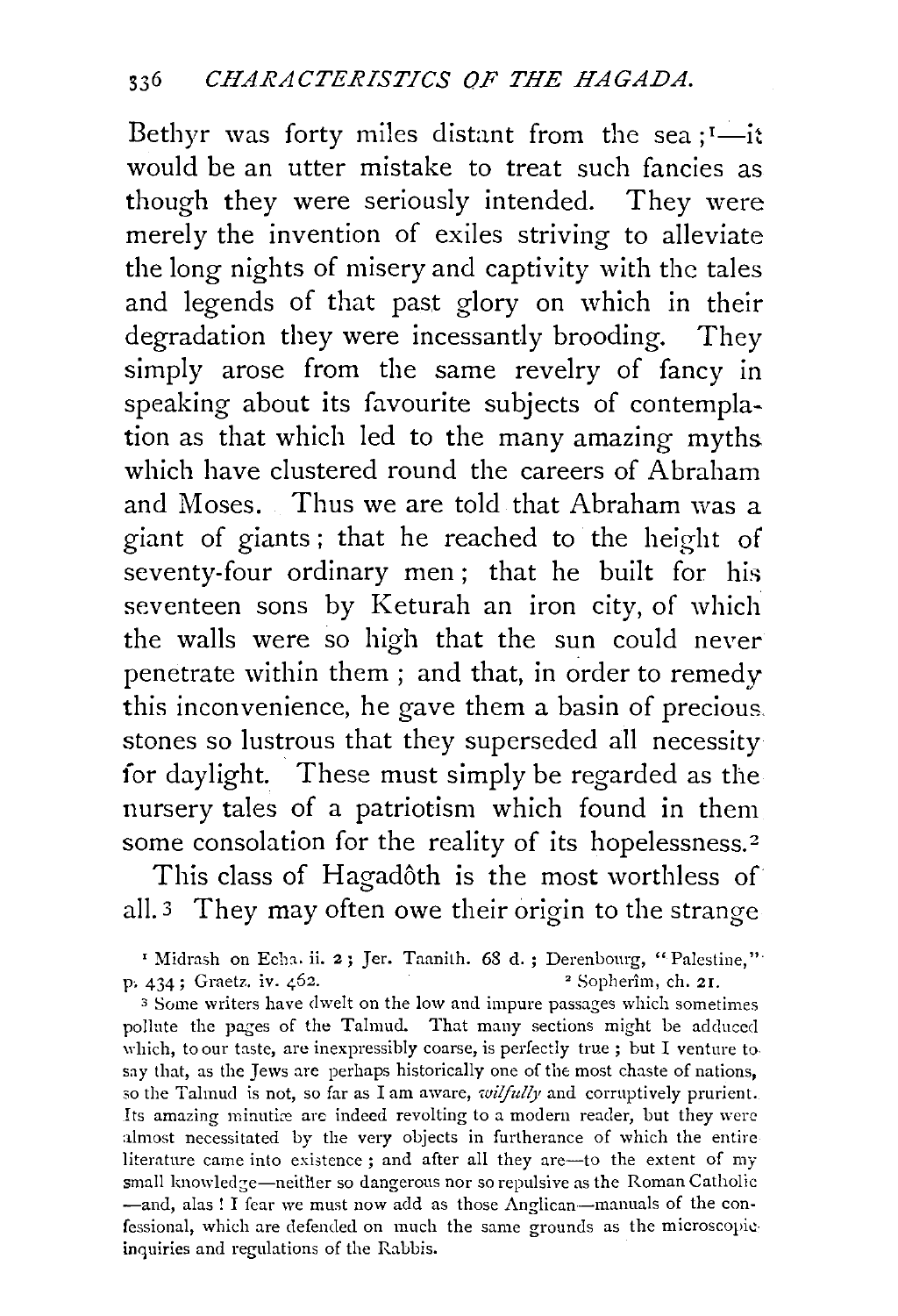stories of Arabic invention in which the poets and fabulists of nomad tribes delighted ; and their preservation is perhaps due partly to the mere delight in the marvellous, especially when it bore on the history and glories of their own nation, and partly to the reverence with which the Jews treasured up the most playful, the most incidental, the most trivial legend, allusion, enigma, allegory, or illustration, which had ever found a place in the daily lectures of their more esteemed Rabbis.

2. Sometimes even these hyperboles have originated in a desire to throw light on some obscurity. We are told, for instance, that Og, king of Bashan, was the only person who escaped the deluge, and that he did so by wading by the side of Noah's ark. What possible reason could there be for the invention of such a fable ? We find it at once in the desire to account for the fact that the Jews accepted Genesis x. as a complete genealogical ethnography. and felt called upon to account for the appearance in the sacred narrative of Rephaim and other pre-Canaanite nations, who find no place in that ancient and remarkable document. The gigantic stature of Og furnished their ingenuity with a suggestion of his possible escape from the Flood, and thus provided an ancestor for the races of whose existence they could otherwise give no explanation from their received system of anthropology.

3· Another story about Og introduces us to another very extensive class of Hagadôth-those, namely, which sprang from the slavish literalism of an absurd and superstitious exegesis.

The story occurs in the Babylonian Gemara of the VOL. VI. 22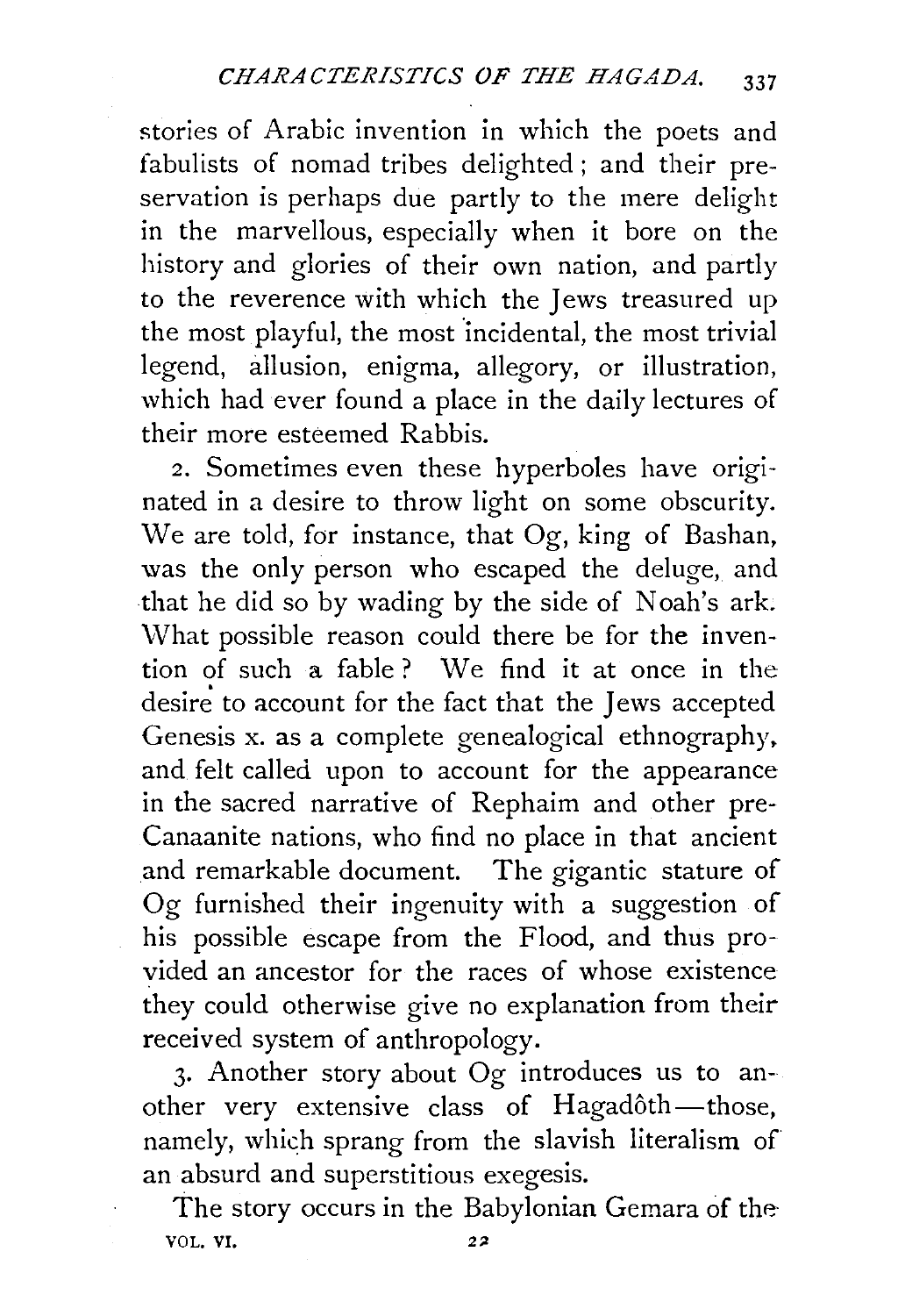Berachôth, $I$  and is as follows. After an allusion to the stones which God cast from heaven on the kings of Canaan at the battle of Bethhoron, it continues  $:$ 

"As regards the stone which Og the king of Bashan wished to fling on Israel, see what is related. 'How wide,' said Og, 'was the extent of the camp of Israel?' 'Three parasangs.' 'I will then go and tear up a rock of this size, and fling it over their camp, to slay them.' He went to tear up the rock, and carried it away on his head. But God supervened, and put some grasshoppers $(?)^2$  on it, who pierced an opening in the rock, so that it fell down on the neck of Og. When he wished to take it off, his teeth prolonged themselves on both sides to enormous tusks, and he could not lift it away: and that is why it is said (Psa. iii. 8), *Thou hast broken the teeth of the ungodly.* This is in accordance with the opinion of Resh Lakish, who thus explains this verse : ' You should not read, Thou hast broken, but, Thou hast made to grow ' *(i.e.,*  by prolonging them)."

Now, in the first instance, this wild story was simply the illustration which suggested itself to some Rabbis of the strong expression of the Psalmist to which he alludes. Resh Lakish merely adopted the .common formula of the Talmud, "Read not so-andso, but so-and-so;" and by substituting for *broken.*  the similar-sounding word *increased (i.e.,* by reading m:Jt!l for 11::l::lii!!), improved the story by an alliteration, or what we should almost call a pun. And then the story continues : 3-" What was the height of Moses ?

<sup>1</sup> Ch. ix. Schwab. p. 450. 2 The word is also rendered "ants." See Kitseer, *Inhalt der Talmud*, p. 119. 3 Chiarini, *Théorie du Judaisme*, i. 266.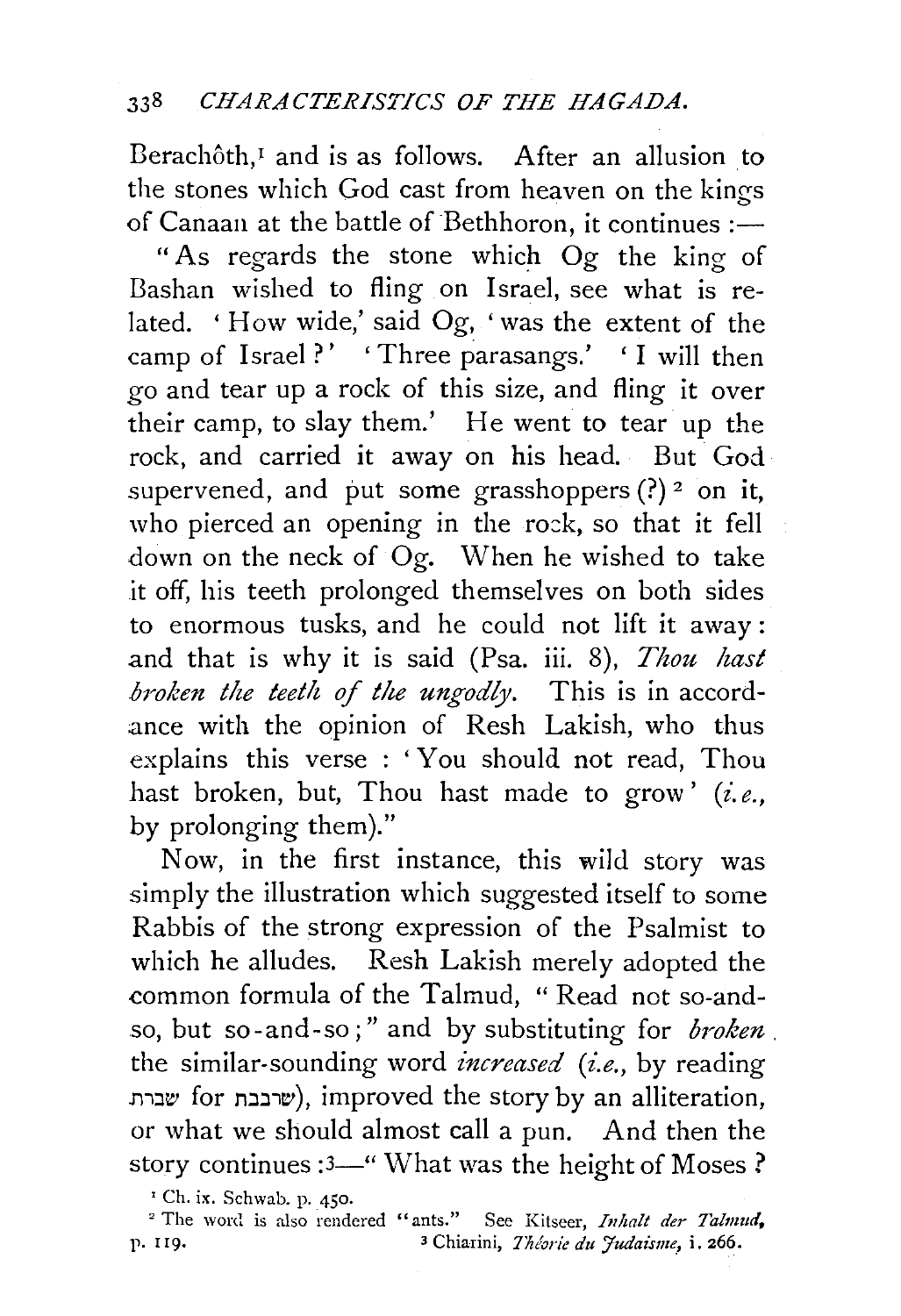Ten cubits (in building the Tabernacle he had attained to the same size). He took an axe ten cubits long, leapt up an equal height, wounded Og on the ankle  $(!)$ —who tottered with the blow—and so killed him." So that Og's ankle alone was thirty cubits high!

And yet some of the Rabbis were jealous of any ridicule even with reference to their most immense hyperboles. Thus in the Babha Bathra  $(75. 1)$  a story is told that on one occasion  $R$ . Jochanan was discoursing to his disciples about precious stones thirty ells square with which God should rebuild Jerusalem. " How so," asked a disciple, " when they are scarcely ever found even so farge as an egg ? " A few days after, however, this disciple saw iprecious stones as large as those described in the hands of the angels, and apologized to his master. "Wretch," he exclaimed, "you would not then have believed if you had not seen." And he darted at him a glance so severe, that he fell dead upon the spot!

4· The incident of the grasshoppers, or, as Rashi translates the expression, "ants," may remind the reader of another story, far better known, but re- ·sembling this of Og in two respects-namely, be- ·Cause it is the product of national detestation, and because it introduces God's meanest creatures as .adequate to wreak retribution on the enemies of the -chosen race. It is the story of the fate of Titus, found in Bereshith Rabba (x.), Vayikra Rabba (xxii.), -Gittin (56 b), and elsewhere. It is that, after the destruction of Jerusalem, the Emperor Titus, was threatened with the vengeance of God, and on his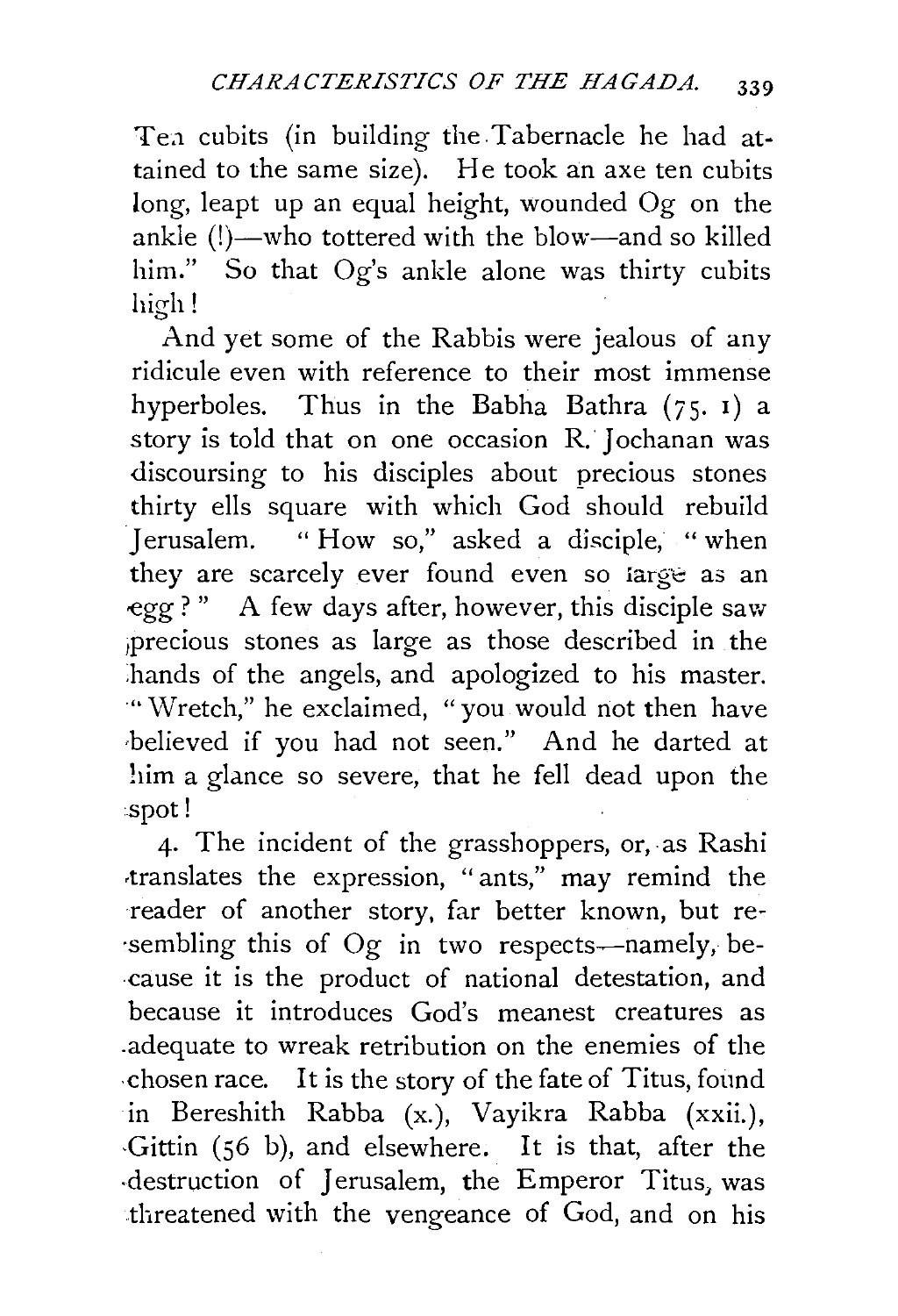voyage from Palestine was met by an overwhelming storm, in which he nearly perished. When, however, he had safely arrived on shore, dreading only the fearfulness of the greater phenomena of nature, he declared that now at any rate he was safe, and might defy the God of the Jews. Whereon God sent a little gnat which crept up his nostrils into his head, and there feasted upon his brain. This caused the emperor excruciating tortures, which nothing was able to alleviate, till on one occasio.1, as he passed a blacksmith's forge, he found that the clang of the hammer seemed to frighten the insect and keep it quiet. Accordingly he hired the blacksmith to bang and hammer at his anvil all day and night long, and so gained a brief pause from his agonies. But at the end of eight days the creature had become perfectly accustomed to the sound, and resumed his. meal, until the miserable wretch died, detested of God, in excruciating pangs, On his brain being opened the gnat (l!lw) was found there as big as a sparrow, very heavy, and with proboscis and claws of iron and steel.

In this weird and horrible story who does not see: a mere play of fancy, striving to illustrate the lawof retribution by which God visits the offences of powerful malefactors in unsuspected ways and by trivial instruments, while at the same time the virulent intensity of Jewish execration consoles its miseries by devising unheard-of vengeance on its oppressor ? To the world Titus was *deliciae humani generis*—the "darling of the human race;" but to the crushed and excited Jew, who had been forced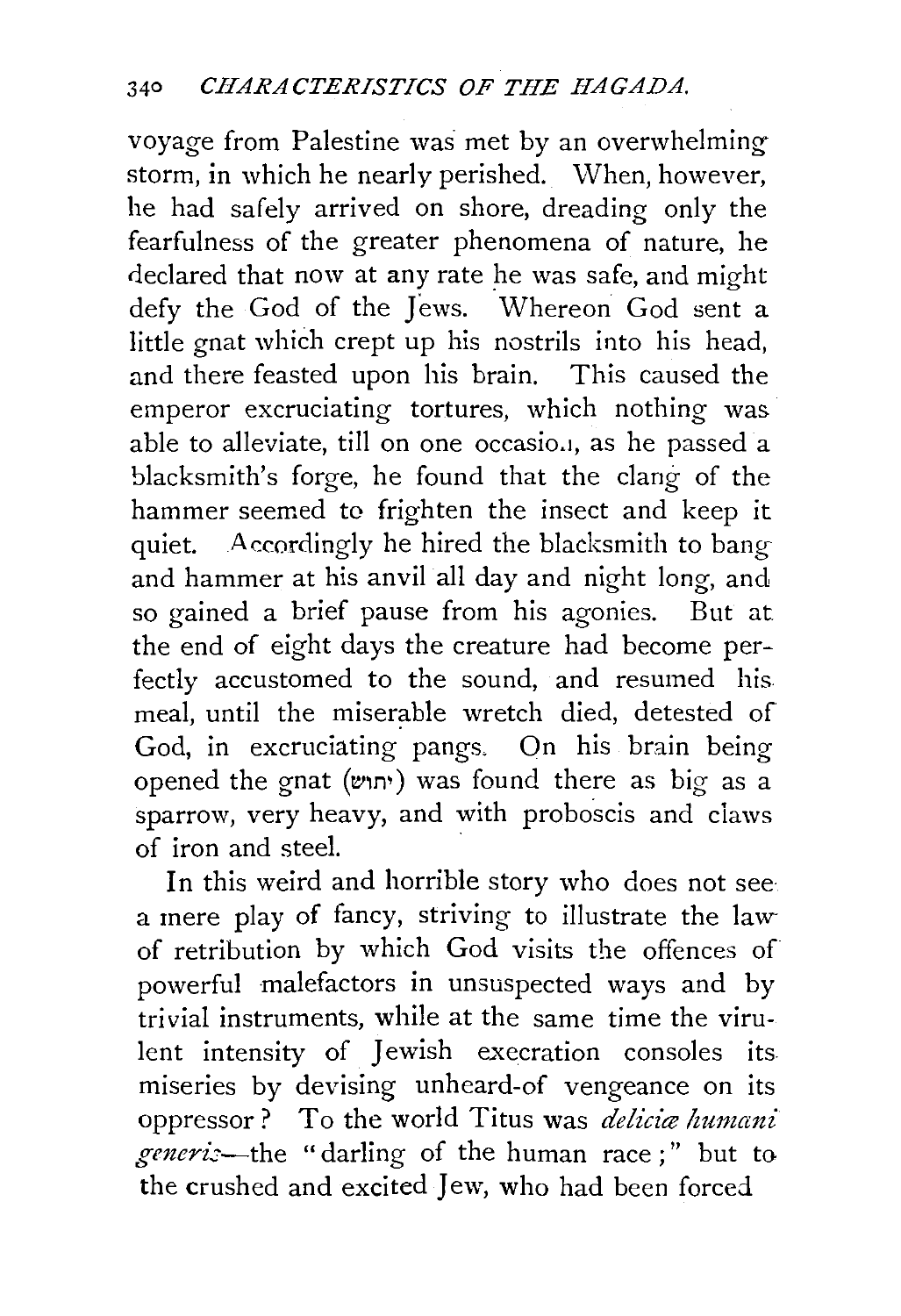To swell, slow pacing by the car's tall side, The Stoic tyrant's philosophic pride ; To flesh the lion's ravenous jaws, or feel The sportive fury of the fencer's steel ; Or pant, deep-plunged beneath the sulph'rous mine, For the soft airs of balmy Palestine,

he was known only as Titus Harashang-" Titus the wicked tyrant." <sup>r</sup>

5. But to return to the multitudes of Hagadôth which arose from verbal *jeux d'esprit*, or the literal exegesis of expressions, either obviously metaphorical or capable of two interpretations. We find another remarkable instance of them in the legend of Abraham. That Terah, before the call of Abraham, had been an idolater, is a Hagadah preserved even in the Bible ; 2 and the *]* ews said that he had been a maker of 'idols in the reign of Nimrod. \Vhen Abraham had been concealed from the murderous designs of Nimrod-under circumstances resembling those of the concealment of Moses from the decree of Pharaoh-he grew up secretly in a mountain cave ; and having tried to find a God in the sun, the moon, and other natural objects,<sup>3</sup> was at last taught the worship of the true God in the house of Noah, and, like Gideon, destroyed in the night the idols in his father's house. He was detected, brought before " the mighty hunter," and cast into a burning fiery furnace, in which the king saw him walking unharmed, and called him forth, to hear him proclaim the God by whom he had been saved. Now this long Hagadah, which I have greatly

.abbreviated, is simply, from beginning to end, a

'יַטוּם הושע. $\blacksquare$  2 Josh. xxiv. 2. 3 See, too, Koran, vi. 74; Stanley's "Jewish Church," i. 17.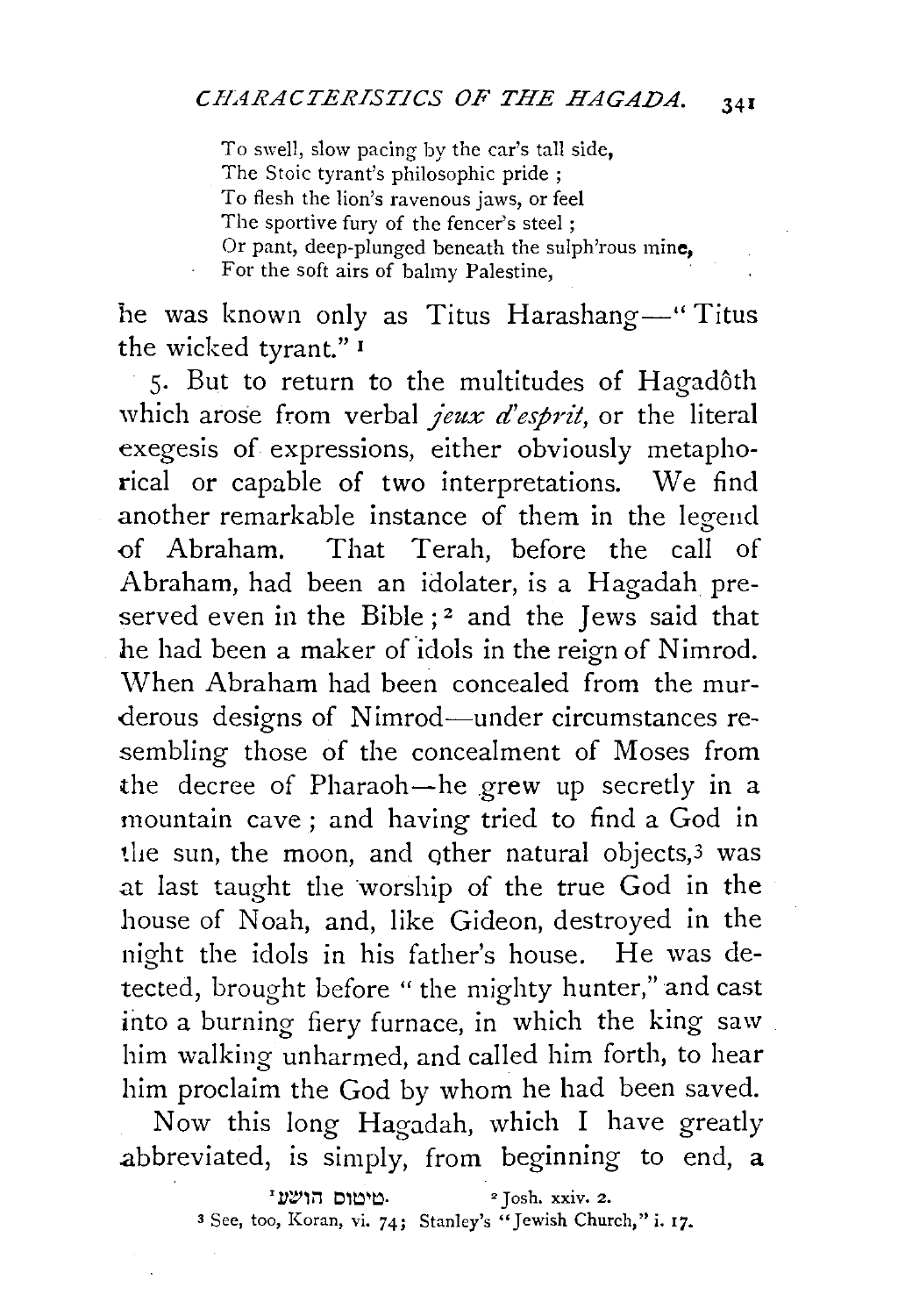story made up-as Hagadôth constantly are-from fragments of various Scripture narratives. It is merely a legend attached to the name of Abraham, but woven together out of the Biblical careers of Moses, Gideon, and the Three Children.<sup>1</sup> But how did it all arise? Probably from the single word Ur, which means "fire," together with fanciful commentaries on Isaiah xxix. 22, "Thus saith the Lord who redeemed Abraham; "-on Genesis xv. 7, "I am the Lord thy God who saved thee out of Ur of the Chaldees (Urkasdim, 'Fire of the Chaldees')," which was believed to apply necessarily to deliverance from some great danger, because of its resemblance to Exodus xx. 1, ''I am the Lord thy God who delivered thee out of the land of  $Egyrt$ ;"and on the identification of Nimrod with Amraphel, king of Shinar. This identification is founded on the anagram of the name Amraphel, in the ordinary Cabbalistic manner, into Amar Phoul (אמר פול). "He said-Throw!" *i.e.*, throw Abraham into the fire!<sup>2</sup>

6. The Gemara literally abounds in instances more or less resembling this. It will therefore be seen at once that among the later Jews, as indeed among all nations, both ancient and modern, mythology is often a mere disease of language. To illustrate this fact from Greek and Roman mythology would lead us too far, but there is a modern myth so closely resembling this one of Amraphel, that I

<sup>&</sup>lt;sup>1</sup> This is, however, a late legend. It seems to have been barely known to Nachmanides (on Gen. xi. 28), and is not found in the older Midrashim. It is found, however, in the Midrash Rabba on Genesis, sec. 39 ; Maase Abraham, &c.; Hamburger, s. v. Abraham.

<sup>&</sup>lt;sup>2</sup> Midrash Rabba, Genesis, sec. 39; Exodus, sec. 23, &c.; Hamburger,  $u^j$ *supra.*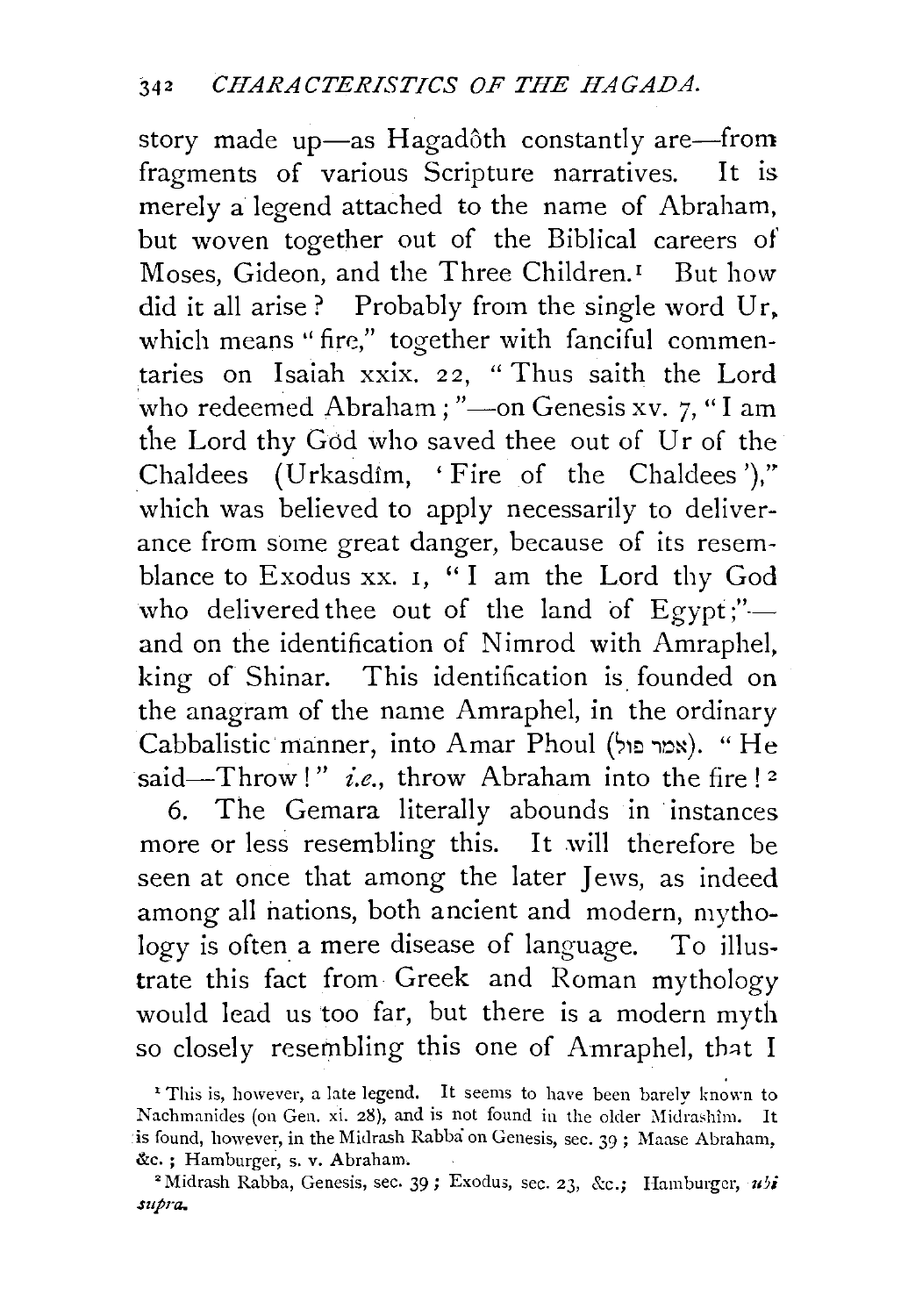may here adduce it. Every one is aware that the heraldic insignia of modern Antwerp are a hand and a castle, and that the legend of the city tells how a giant Antigonus built himself a castle at the mouth of the Scheldt, and lived by exacting toll from all ships that entered the river. If they refused to pay toll, he cut off the hands of their crews. This myth is simply an illiterate attempt of popular etymology to account for the name of the city, which they derived from *hand* and *werfen*, " to throw a hand," whereas in reality it is derived from words which mean "the people's wharf."<sup>1</sup>

7· I will adduce four more instances, as brief as I can find, of the origination of Hagadistic allusions from mere words.

(1) In the Abhoth de Rabbi Nathan 2 we are told that not only was Abraham pious, but that his spirit of devotion was even shared by his camels. This appears from the address of Rebekah to Eliezer, "Come in thou blessed of the Lord; wherefore standest thou without ? for I have prepared the house, and room for the camels." 3 Now the word *to prepare* means, *to remove the idols from*, which shews that without this pious arrangement the camels would have been reluctant to enter.

(2) Again: Aba Benjamin said that he had always been solicitous throughout life to have his bed placed north and south. This was out of reverence to the Shekinah, or visible glory-cloud of God's presence, which was supposed to turn east and west. R. Nama bar Hanina added to this that sons would be

> <sup>1</sup> See Motley's "Dutch Republic," i. 44. <sup>1</sup>**Gen. xxiv. 31,**

<sup>2</sup> Sec. viii.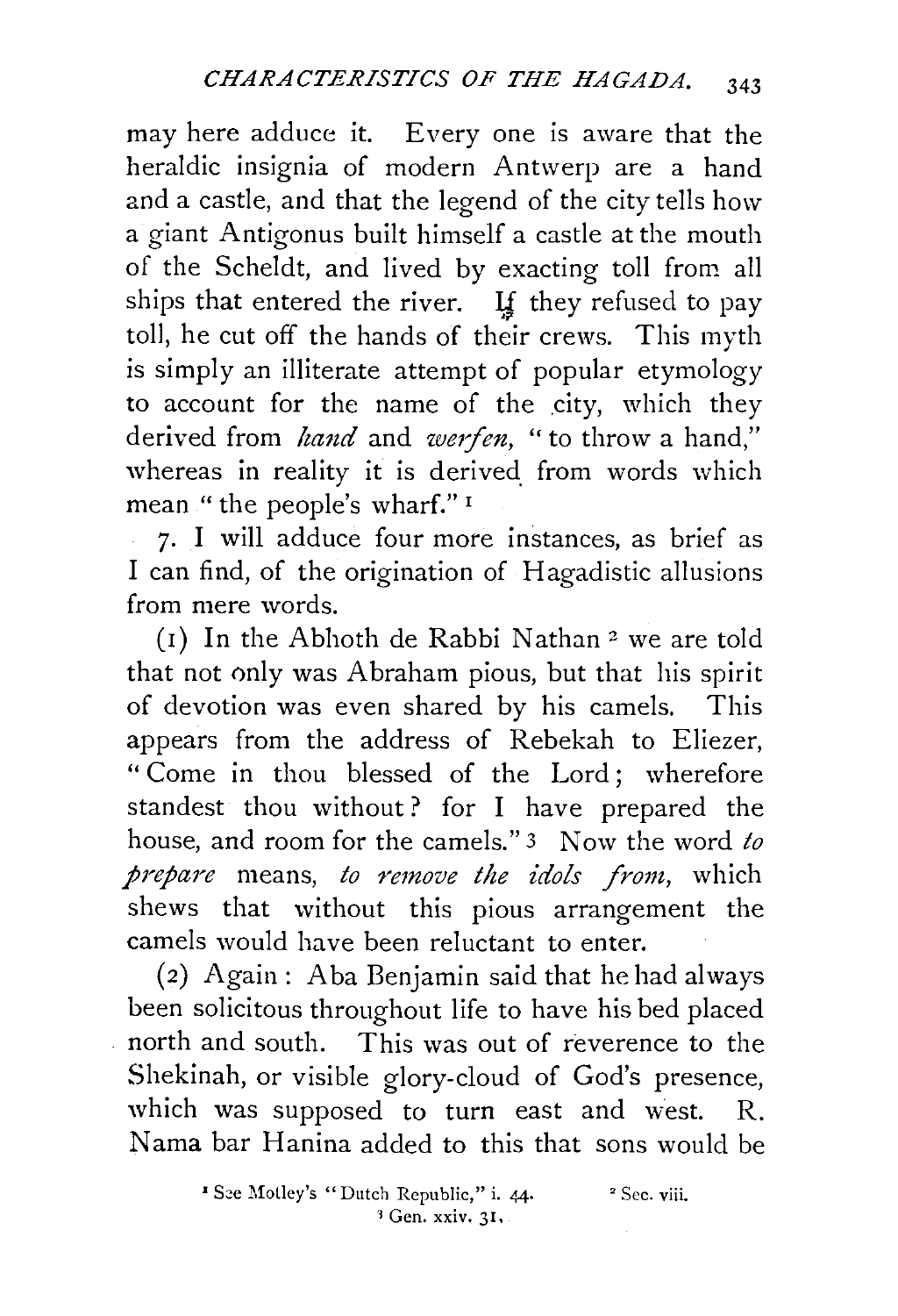born to those who placed their bed north and south ; and he derived this assurance from Psalm xvii. I 1. On turning to this verse the reader will find nothing apparent to justify the inference, for it is, "Whose belly thou fillest with thy hid treasure; they have children at their desire." But the word for "treasure" means also " north ; " and the Rabbi rendered the verse, "With thy north thou shalt render fruitful their bosom; they shall be satisfied with male children."<sup>1</sup>

 $(3)$  Here is another instance of the same kind, in one of the numberless Hagadôth which cluster round the name and fame of Moses. When he was three years old, it is said, he was sitting at a banquet with Pharaoh, and when the king took him on his knee, the child stretched out his hand, took Pharaoh's crown and placed it on his own head, from which it dropped and was broken in fragments. Disturbed and displeased, Pharaoh consults the guests as to how the Hebrew boy should be punished. Balaam, son of Beor, the magician, urged that the act was done consciously, and that the child ought to be put to death. The king assembled his judges to try the matter, and with them comes Jethro, priest of Midian, who, in his desire to save the child's life, -suggests that two plates should be brought, one full of fire and one full of gold, and set before the little Moses. If he stretched out his hand for the gold it is to be inferred that he took the crown with full intelligence, and he is then to be put to death ; but if he grasped the fire his life is to be spared. The plan is adopted, and when the plates are brought, the child stretches

<sup>&</sup>lt;sup>1</sup> Bab. Berachôth, f. 5, b.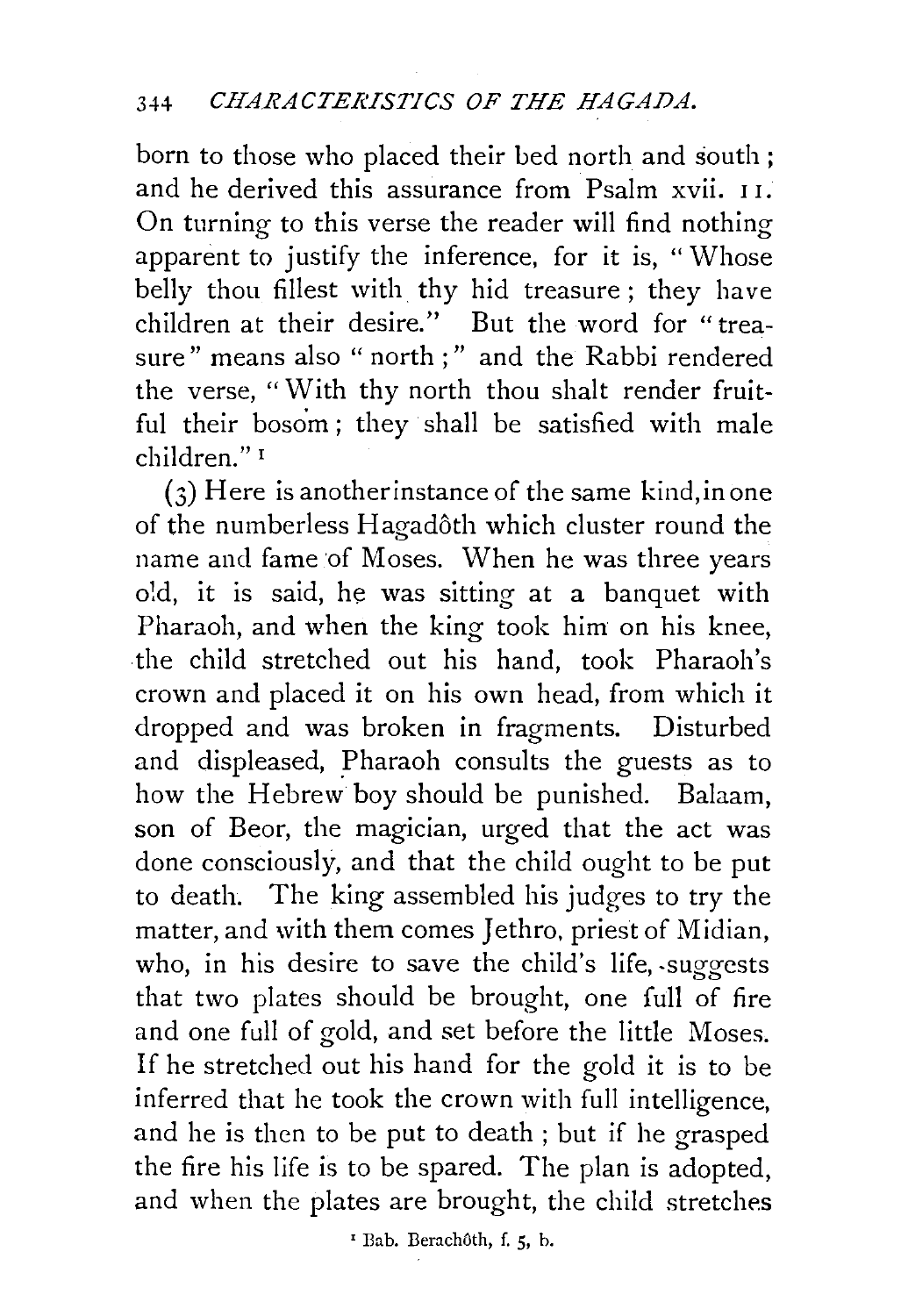out his hand to the fire, and puts it to his mouth and burns his tongue. His life is accordingly spared, but it is in consequence of this accident that he becomes " slow of speech and slow of tongue" (Exod. iv. 10);<sup>1</sup> or, as the Hebrew might be more literally rendered, "heavy of mouth and heavy of tongue." The tale is told by Rashi on Exodus iv. 10, and Nachmanides says that God did not wish to remove this defect, because it was the consequence of a miracle.

(4) Every one knows the reputation of Solomon for magic in all eastern countries, and his legendary dominion over Ashmodai, the djins, and the afreets. Many of these fancies doubtless originated in Solomon's historic wisdom; and since he was

> The kingly sage, whose restless mind Through Nature's mazes wander'd unconfined, Who every bird, and beast, and insect knew, And spake of every plant that sips the dew ;

## we are not astonished to find that

To him were known, so Hagar's offspring tell, The powerful sigil and the starry spell; The midnight call hell's shadowy legions dread, And sounds that burst the slumbers of the dead.

The probably. late date of the Book of Ecclesiastes forbids us to believe that it added much to the original existence of these widely-spread legends ; but there can be little doubt that the Rabbinic view of Ecclesiastes ii. 8 helped to prepare the Jewish imagination for the reception of any number of demonological stories with which his name was mixed up. Here; again, the English reader will find nothing to encourage such a superstition, for the verse is merely,

<sup>r</sup> Unable, according to Jewish tradition, to pronounce the labials.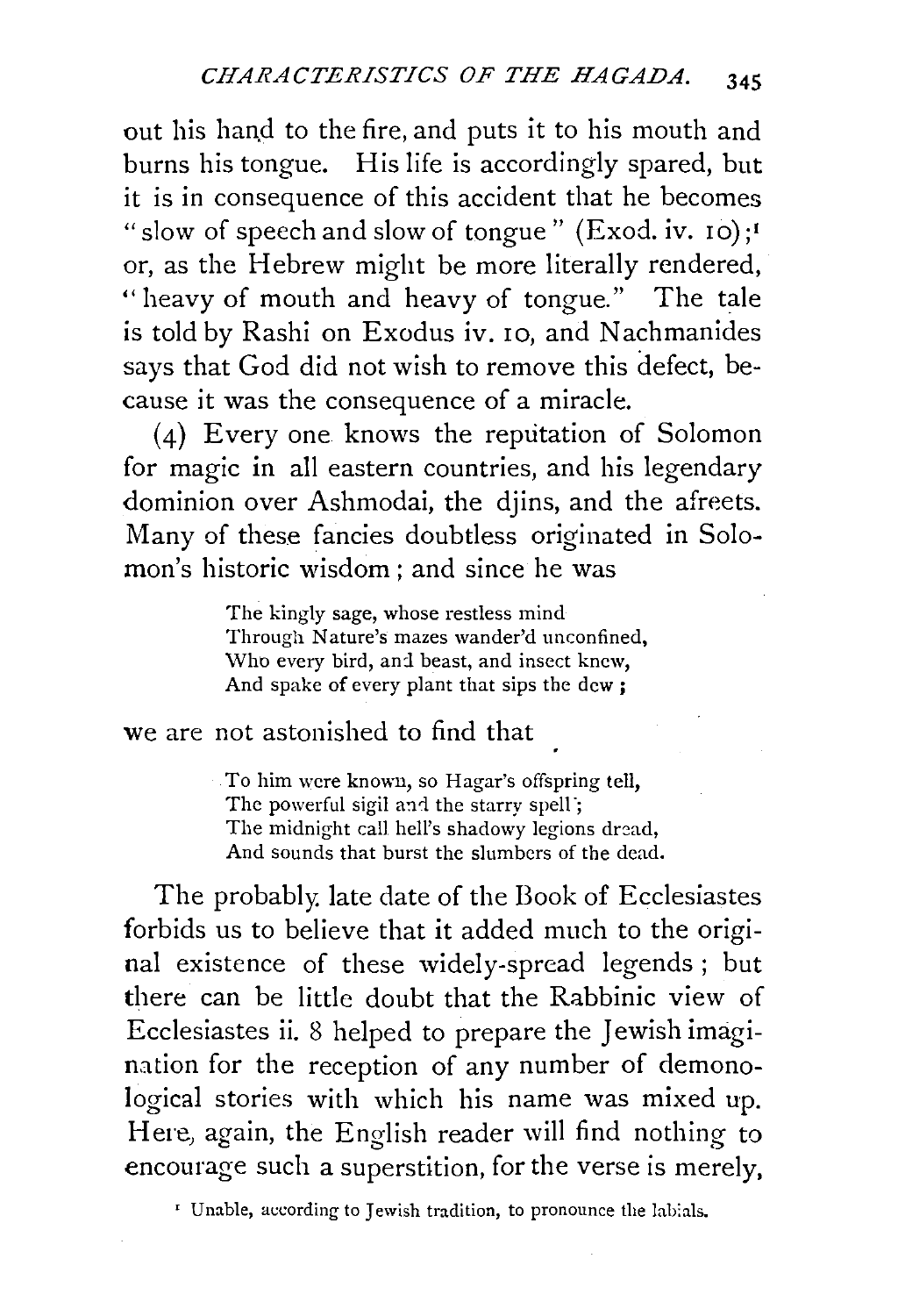"I gat me *all sorts of musical instruments.*" But the words so rendered are, *Shiddah* . *veshiddoth,* and this was interpreted by the Talmud to mean "male and female devils;" so that the verse would record the supernatural powers of the wise king over the evil spirits.

8. Sometimes very curious fancies have gathered around some ill-understood technical term. Such is the famous legend of the worm Shamir. One of the tasks set by the Queen of Sheba to King Solomon was to pass a thread through a diamond. Solomon was completely at a loss as to the manner in which this could be done till he had succeeded in finding and mastering the demon Ashmodai, who reveals to him that it was only to be done by means of the worm Shamir, which Moses had used to engrave the gems of the U rim and Thummim. But how was this unknown worm to be procured? Ashmodai once more gave the only possible method. It was to seize the young of the ostrich and enclose it in a globe of crystal. The parent birds, hunting for their lost offspring, found it at last in the crystal globe. Unable to break this open with their beaks, they flew off to the hills and brought with them the worm Sbamir, which immediately penetrated the crystal. Solomon secured it, and so performed the task of the Queen of Sheba. Now what is the worm Shamir ? Nothing, apparently, but another form of the word "emery," and the legend sprang from the scientific fact that the only way to drill holes in a diamond is by means of whirling a very fine steel point on its surface with particles of emery.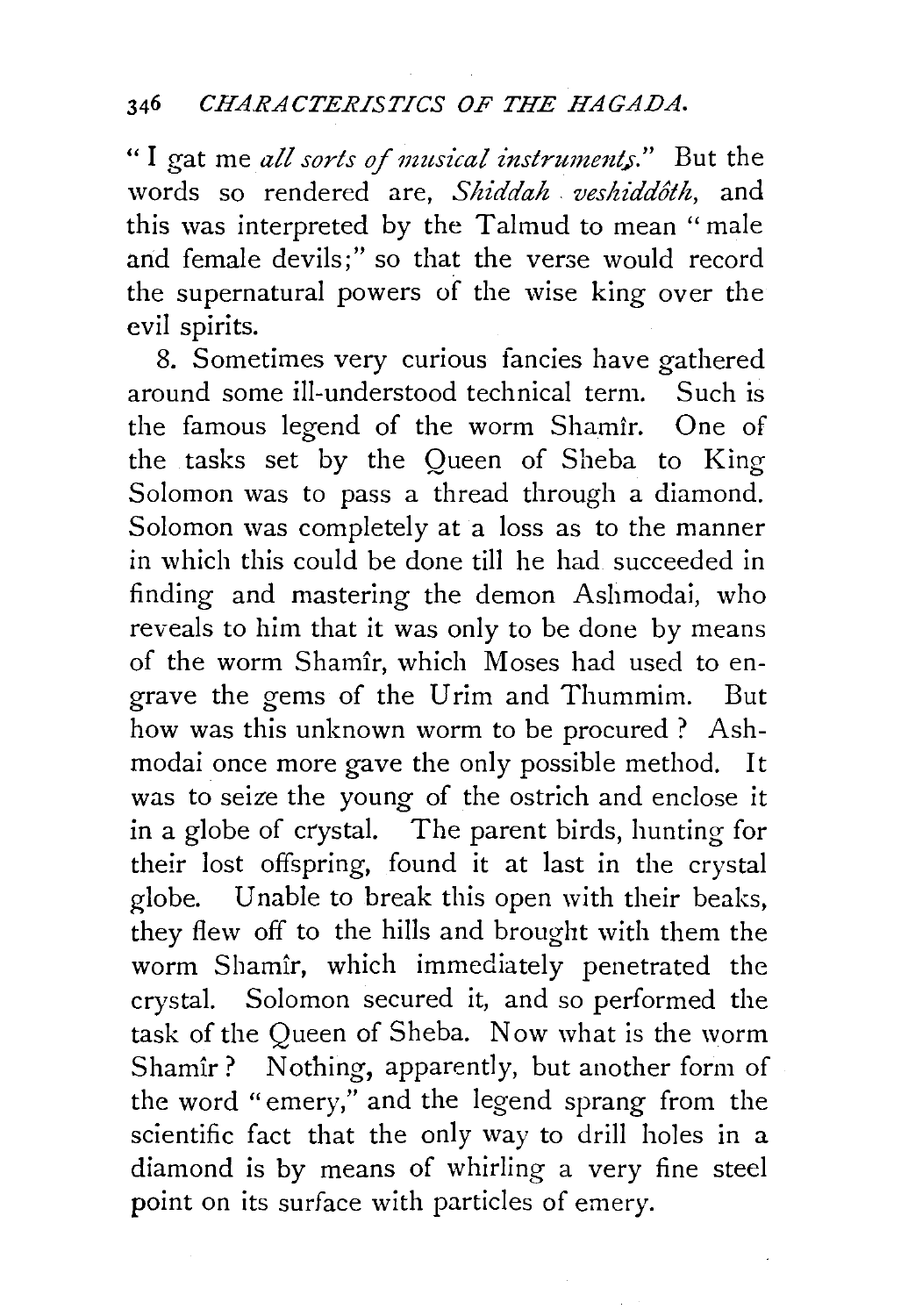9· Similar to this is the curious Hagada about the recovery of the fire from heaven, which was one of the five things lost in the period of the Exile, and was therefore missing in the second Temple. It is given in the first chapter of the Second Book of Maccabees, where we are told that at the Babylonish captivity the priests hid the sacred fire of the altar in the hollow place of a pit without water, where they kept it safe, so that the place was unknown to all men. But when on the return from captivity they revealed the secret to Nehemiah, no fire was found in the pit. but thick water. "Then commanded he them to draw it up and to bring it; and when the sacrifices were laid on, Nehemiah commanded the priests to sprinkle the wood, and the things laid thereupon, with the water. When this was done, and the time came that the sun shone, which afore was hid in the clouds, there was a great fire kindled, so that all men marvelled. Now when the sacrifice was consumed, N ehemiah commanded the water that was left to be poured on the great stones. When this was done there was kindled a flame, but it was consumed by the light that shone from the altar." After relating that the King of Persia enclosed the place and made it holy, the historian adds that "Nehemiah called this place Nephthar,  $\ldots$  but many call it Nephi" (2 Mace. i.  $19-36$ ). The only explanation which can be suggested of this curious legend is that the offerings of retur'ning captives were, in default of a miracle, set on fire by sprinkling over them some inflammable liquid; and the meaning of the word *Naptha*, which is probably connected in Hebrew with a root which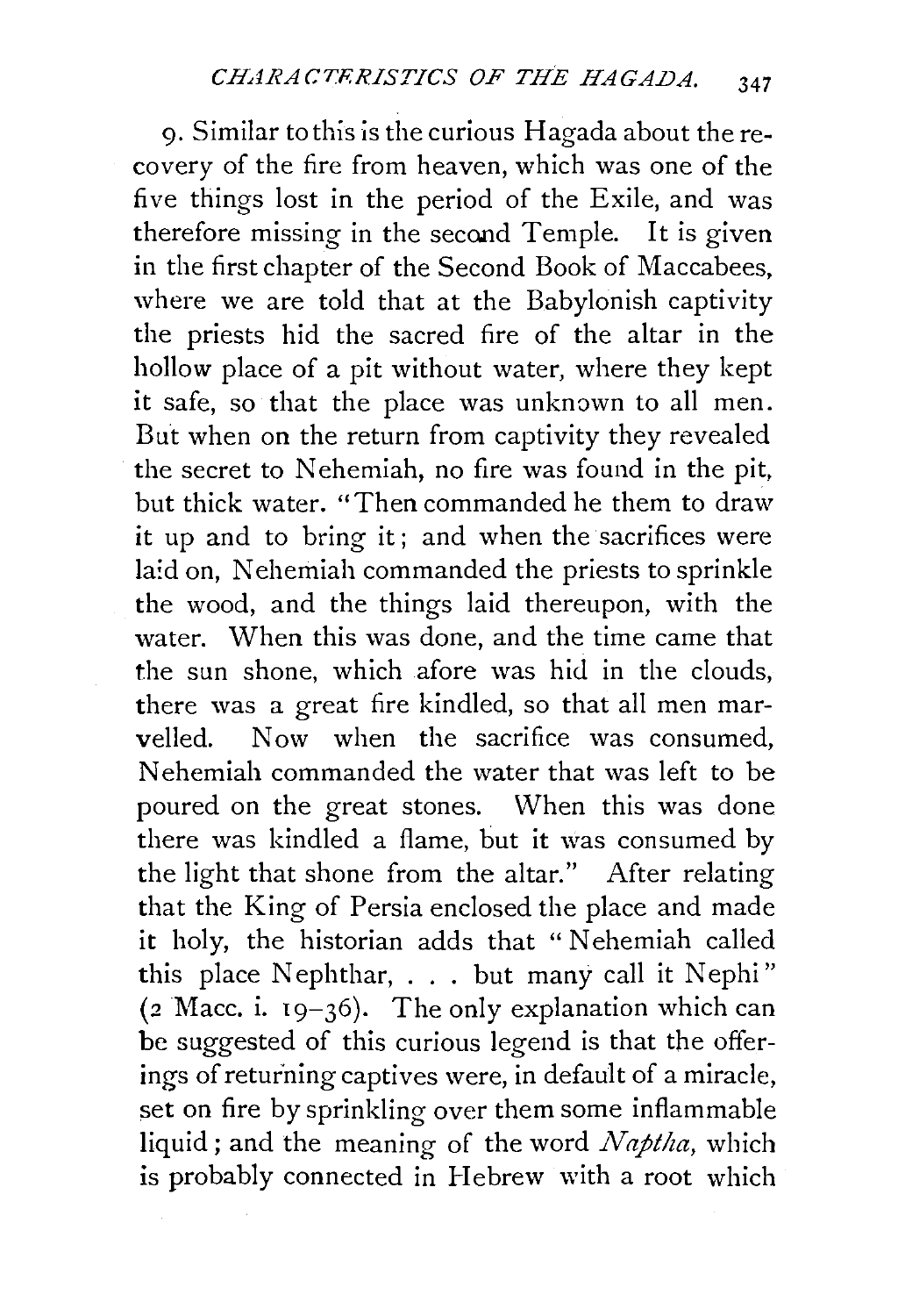means "to drop," by some unknown error is in the Book of Maccabees said to mean " purification." <sup>1</sup>

10. Of Hagadôth which are simply moral allegories -of degrees of merit, varying from extreme skill and insight down to the most frivolous and jejune trifling, instances might be supplied by myriads. Sometimes they assume the form of exegesis, as in the following comment on Ecclesiasties ix. 14: " There was a little city, and the men therein were few; and there came against it a great king, and besieged it, and built great bulwarks against it. Now there was found in it a poor wise man, and he by his wisdom delivered the city." The Rabbis, giving to this an allegoric turn, say that the little city is man, and the few men his different qualities. The king who besieges this city of Mansoul is the evil impulse (the *jetser harang),* which is in perpetual conflict with the good impulse (the *jetser ha-tôbh*). The great bulwarks he built around it are evil deeds. The poor man who saved it represents good deeds, which even the poorest may readily perform. <sup>2</sup>

These homiletic illustrations are sometimes very skilful. Incomparably inferior to the most incidental of our Lord's Parables, they are yet in some instances ingenious and interesting. Out of hundreds I select the following. The Talmudists are fond of placing their great Rabbis in communication with emperors and kings, and here is a conversation between Rabbi Judah 3 and Antoninus.

<sup>&</sup>lt;sup>1</sup> "The well of Nehemiah" has been identified with Bir-Eyub, or "the well of Job," near Jerusalem, and the name of the adjacent "Wady-en-Nar," or "Valley of Fire," may have some connection with the fact or the legend of a petroleum-well once discovered near that spot.<br>
<sup>2</sup> See Polano, The Talmud, p. 247. <sup>3</sup> Called, by pre-emmence, Rabbi.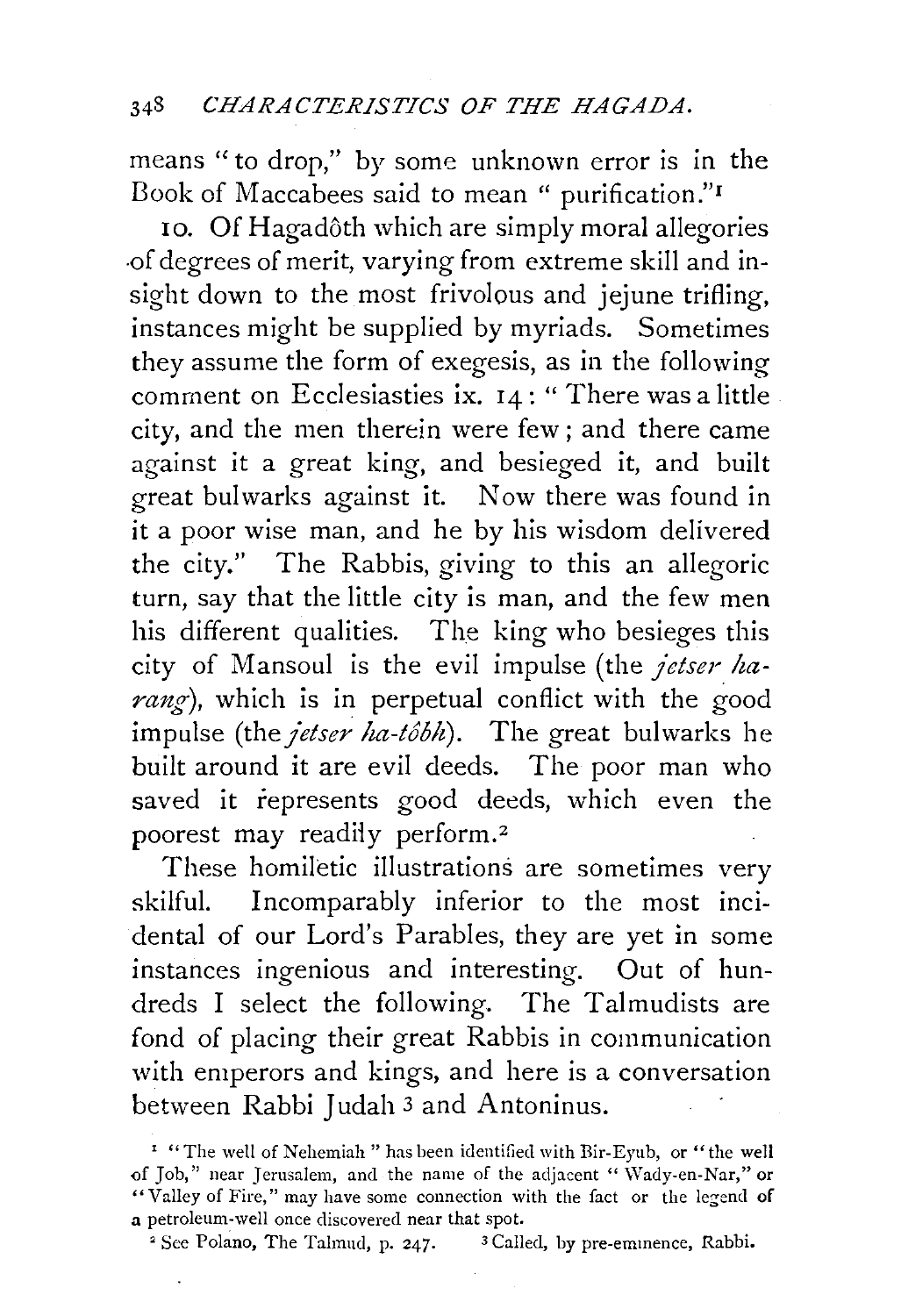The Emperor asks the Rabbi whether, in the fu:ure world, it may not be possible for the wicked to plead that their sins were done by their bodies, and that since they are now souls without bodies, they are no longer to be held guilty ?

The Rabbi in answer tells the following story. A king once had a garden of very fine figs, and wishing to secure that they shall not be stolen, he puts them under the charge of two men, of whom one was blind and one was lame. But when they were in the orchard, the lame man said to the blind man, " I see some luscious figs. Take me on your back, and I will pluck them, and we shall both enjoy them." The king, on visiting the orchard, noticed at once that his finest figs had been stolen, and summoned the custodians of the garden, to ask which of them was the thief. "Not I," said the blind man. " I could not have stolen them, for I could not see them, being blind." " Not I," said the lame man. " I could not get to the trees at all, being lame." Then the king put the lame man on the back of the blind, and punished them both. Se shall it be with us. The world is the orchard ; the soul and the body act as one man; both are alike guilty, and neither can the soul throw the blame on the body, nor the body on the soul. Hence it is written, "He shall call from the heaven above and to the earth to judge his people "-where *the heaven above* represents the soul, and *the earth below* the body, which is commingling with its native dust.<sup>I</sup>

II. This story is ingenious both in its method of illustrating a valuable truth, and in the unexpected

<sup>1</sup> Sanhedrin, f. 91; Weil, *Le Judaisme*, *i.* 156.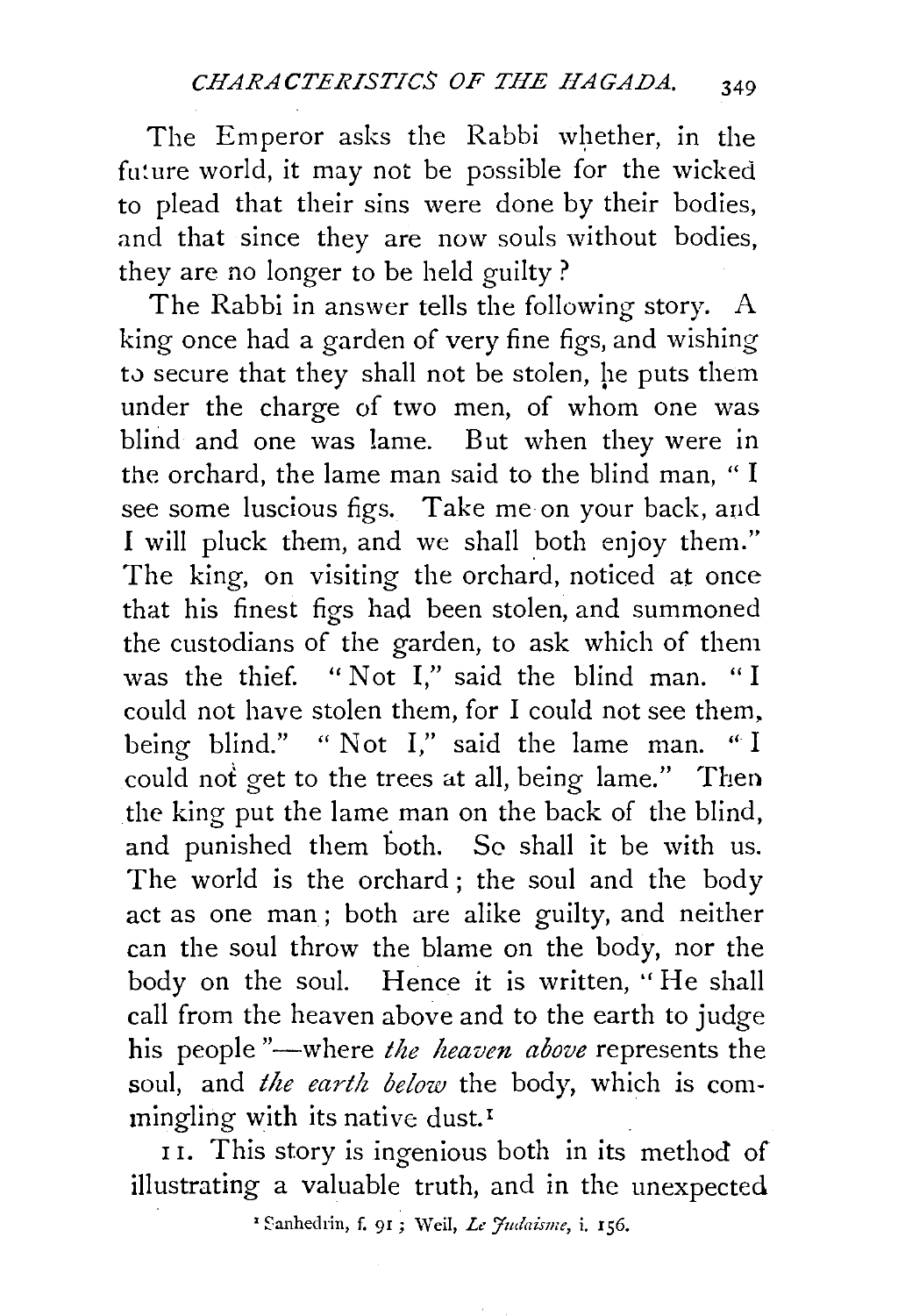application given to a text of Scripture. I trace in it also a classical reminiscence. Whether Rabbi Judah had ever heard of the clever Greek epigram-

> "Ανερά τις λιπόγυιον ύπερ νώτοιο λιπαυγής  $\tilde \eta$ γε πόδας χρήσας, ὄμματα χρησάμενος  $^{\text{\tiny{\texttt{I}}}}$ .

1 cannot tell, but he may at any rate have been perfectly familiar with the anecdote on which it is founded, nor is it by any means a rare occurrence to trace the influence of classical reminiscence in the Hagadôth of the Talmud. Every one knows the famous story of Polycrates, as told among the golden fables of Herodotus. Believing in the watchful and wrathful jealousy of the gods against excessive prosperity, Amasis bids the fortunate tyrant of Samos to fling into the sea his most valuable treasure. Polycrates flings away an emerald ring. Soon after, a fisherman catching a particularly magnificent fish, brings it as a present to Polycrates, and on its being cut open the ring is found in its belly. The main incident of this story is found in the Talmud in the following form. A very wealthy man is infcrmed by the astrologers that his wealth would all fall to his. neighbour, a Jew, named Joseph, who is conspicuous for his observance of the Sabbath. In order to frustrate the prognostic he sells all his estate, and with the proceeds purchases a large diamond, which he sews up in his turban, convinced that Joseph can never get it. But one day when he is on board a vessel a wind rises, which blows his turban into the sea. A fish swallows the diamond. The fish is caught, and is exposed for sale in the market.

'A blind man carried a lame man on his back, lending him his feet, borrowing from him his eyes.-Anthol. Pal. 9, 13.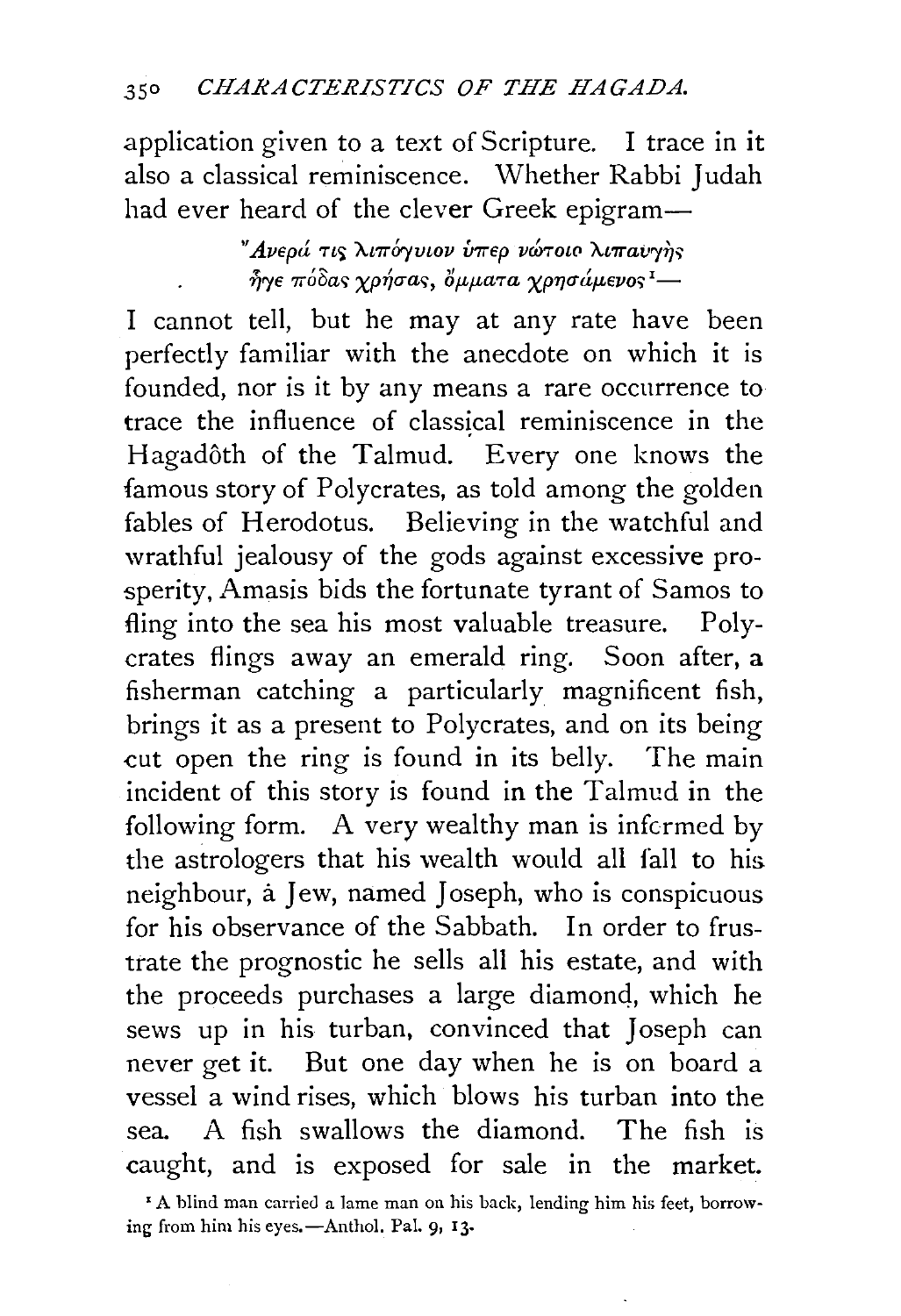Joseph buys it on the eve of the Sabbath, and when it is opened the diamond is found, and becomes his property.

<sup>I</sup>*2.* Besides the classical reminiscence in this story, we find in it that deeply-seated belief in a Divine Providence; that sense-triumphant or despairing according to the character and aims of him who possessed it-that

> There's a divinity which shapes our ends, Rough hew them how we will,

which has left its traces in the legends of all civilized races. The reader may not be sorry to see two Jewish anecdotes which are based entirely on this conviction,  $-$  the one illustrative of that heavenly. guardianship which protects the just man from evil, and the other intended to show the futility of any effort to defeat the designs of heaven.

 $(a)$  Rabbi Akibha-says the first tale-was once travelling through the country with an ass, a cock, and a lamp. Reaching a village at nightfall, he found ·every place of shelter occupied, and goes into the forest, with the pious remark that " everything which God does is good." He lights his lamp, but the wind blows it out. He might well have been .alarmed and disconcerted at this incident, but only remarks once more, "Everything which God does is good ; " an ejaculation which he again repeats when his ass and his cock are devoured by wild beasts. . Next day he learns that during the night a troop of hostile soldiers has passed through the wood. Had his ass brayed, had his cock crowed, had his light been visible, they would have murdered him. The ·preservation of his life has been soleiy due to a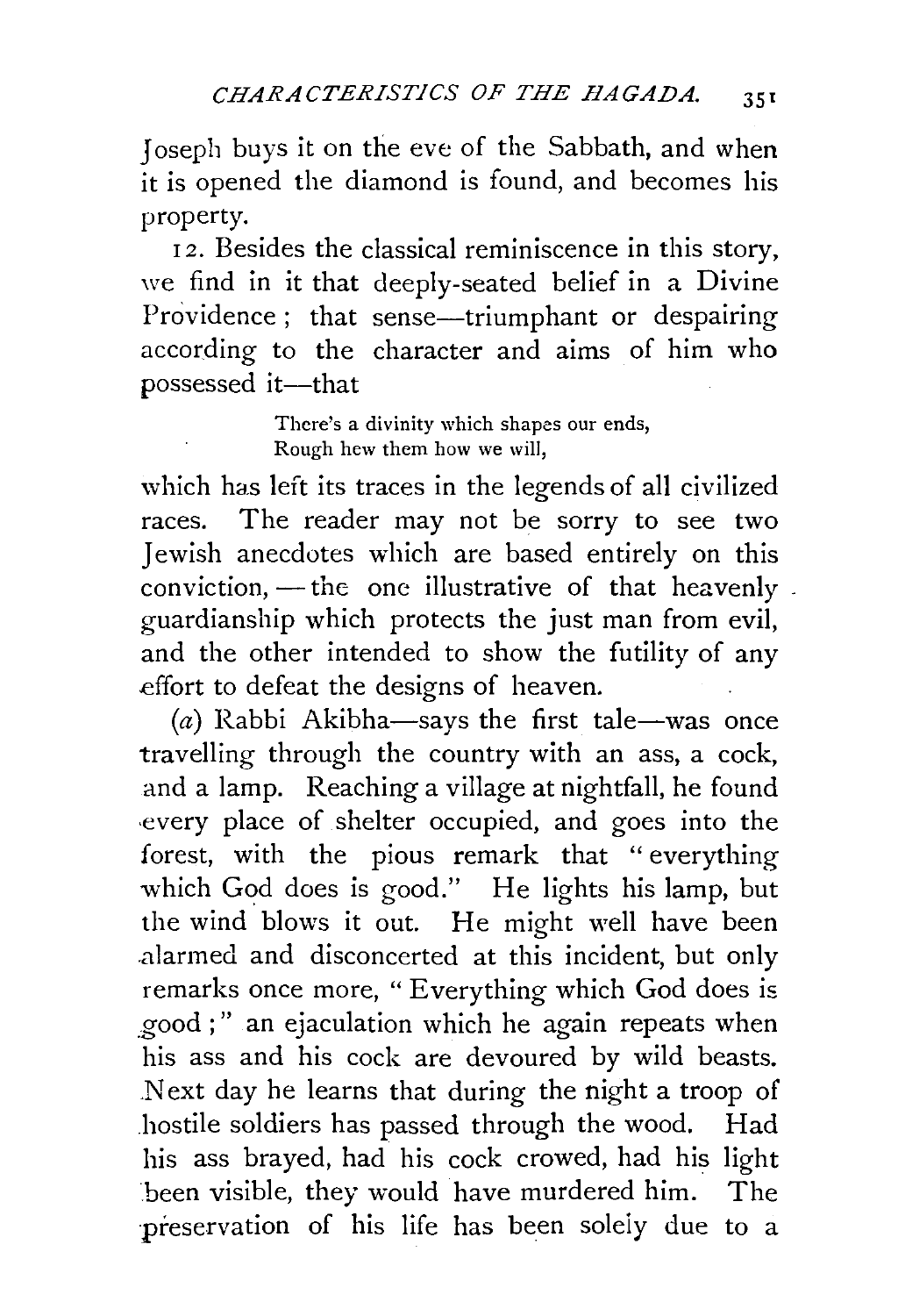Divine protection manifested in circumstances against which he might have murmured as dangerous and vexatious accidents; whereupon the pious Rabbi once more observed, "Everything which God does. is good."

(b) The other Hagadah, Oriental rather than Talmudic, is even more striking, because it shews how men unconsciously fulfil the designs of Heaven in their very desire to defeat them. Like many of the Hagadôth, it is mixed up with Arab and Mohammedan elements, and I am unable to indicate the source from which it is derived. It is, however, in various forms, one of the numerous legends which gather round the name of Solomon.

Solomon with his chief vizier. had ascended to the platform at the summit of the Temple, which was ascended by a vast flight of steps. As they stand there they. see a dark figure with bowed head approaching them, who, as he comes to the foot of the stairs, gives one glance upwards and then begins. to mount. In that one glance, which is directed towards himself, the terrified vizier recognizes the features of Azrael the Angel of Death, and at once implores Solomon to lend him the magic carpet, that he may be instantly transported to the topmost peak of Mount Caucasus. The request is granted, and when with slow steps Azrael has mounted to the side of Solomon, he explains to him that he had glanced up because, being bidden to bring the soul of the vizier from the top of the Caucasus, he had seen him there, standing on the Temple, with Solomon. "Angel," said the wise king, *"he awaits thee on the top of Caucasus."*